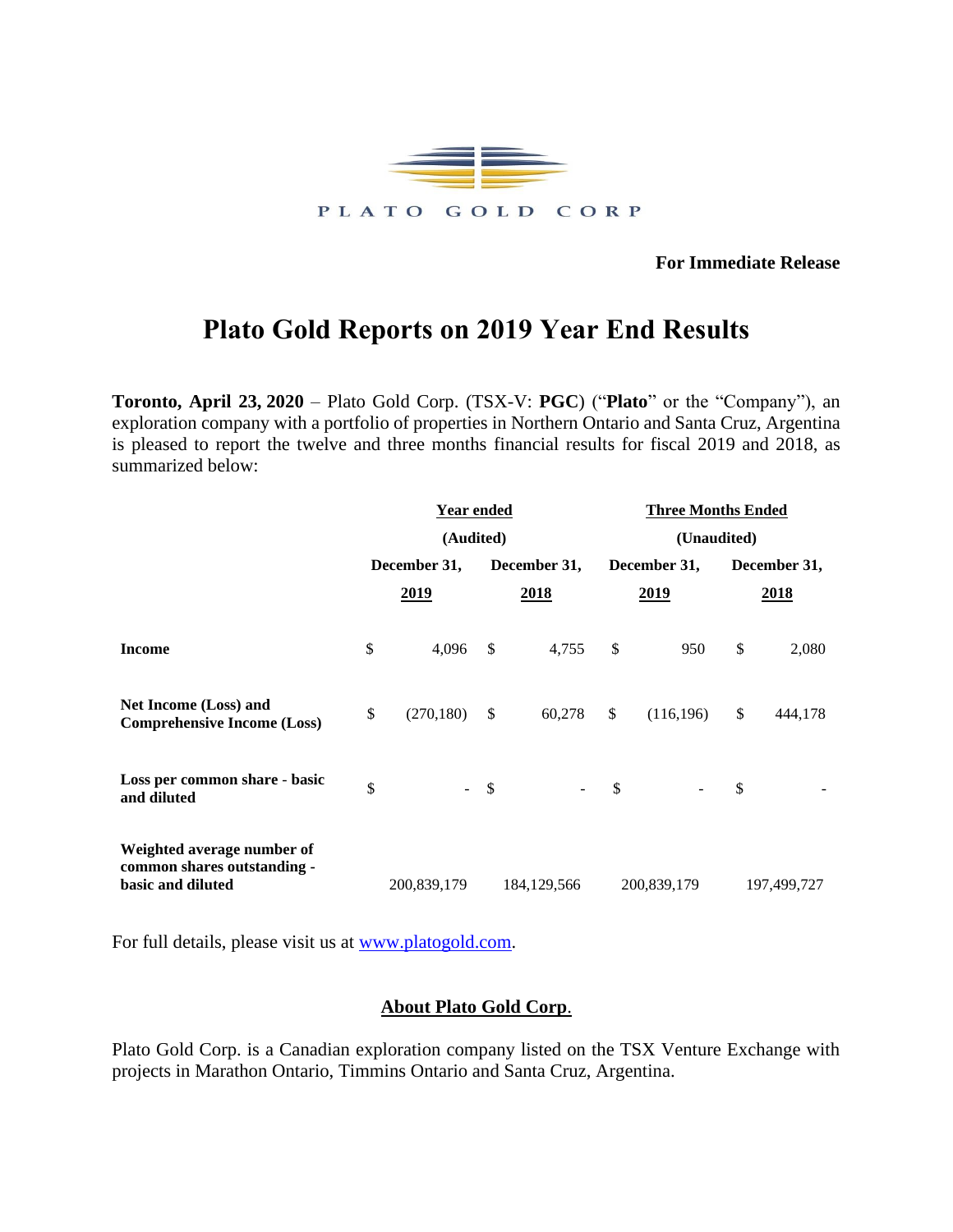The Good Hope Niobium Project consists of a total of 254 claims, consisting of 227 Single Cell Mining Claims and 27 Boundary Cell Mining Claims, and covers an area of approximately 5,146 hectares in Killala Lake Area and Cairngorm Lake Area Townships, near Marathon Ontario. Plato holds 100% interest in the Good Hope Niobium Property.

The Pic River Platinum Group Metals (PGM) Project consists of a total of 105 claims, consisting of 82 Single Cell Mining Claims and 23 Boundary Cell Mining Claims, and covers an area of approximately 2,126 hectares in Foxtrap Lake and Grain Township, Thunder Bay Mining District, in Ontario.

The Timmins Ontario project includes 4 properties: Guibord, Harker, Holloway and Marriott in the Harker/Holloway gold camp located east of Timmins, Ontario. Plato holds 50% interest in the Guibord property with the remaining 50% held by Osisko Mining Inc. ("Osisko"). Osisko also holds 80% interest in the Harker property with Plato holding the remaining 20%.

In Argentina, Plato owns a 75% interest in Winnipeg Minerals S.A. ("WMSA"), an Argentina incorporated company. The Lolita Property, held by WMSA, is comprised of a number of contiguous mineral rights totaling 9,672 hectares. Work has advanced on this exploration property to the point that it is drill-ready or ready to be optioned to a partner.

For additional company information, please visit: [www.platogold.com.](http://www.platogold.com/)

## *NEITHER THE TSX VENTURE EXCHANGE NOR ITS REGULATION PROVIDER (AS THAT TERM IS DEFINED IN THE POLICIES OF THE TSX VENTURE EXCHANGE) ACCEPTS RESPONSIBILITY FOR THE ADEQUACY OF THIS RELEASE.*

For further information, please contact:

Anthony Cohen President and CEO **Plato Gold Corp.** T: 416-968-0608 F: 416-968-3339 info@platogold.com [www.platogold.com](http://www.platogold.com/)

## *Forward Looking Statements*

*This news release contains "forward-looking statements", within the meaning of applicable securities laws. These statements include, but are not limited to, statements regarding the,potential mineralization and resources, exploration results, and future plans and objectives. Generally, these forward-looking statements can be identified by the use of forward-looking terminology such as "plans", "expects" or "does not expect", "is expected", "budget", "scheduled", "estimates", "forecasts", "intends", "anticipates" or "does not anticipate", or "believes", or variations of such words and phrases or state that certain actions, events or results "may", "could", "would", "might" or "will be taken", "occur" or "be achieved". Forward-looking statements are based on the opinions and estimates of management as of the date such statements are made, and they are subject to known and unknown risks, uncertainties and other factors that may cause the actual results, use of proceeds, level of activity, performance or achievements of Plato to be materially different from those expressed or implied by such forward-looking statements, including but not limited to risks related to: risks related to exploration; actual resource viability, and other risks of the mining industry . Although management of Plato has attempted to identify important factors that could cause actual results to differ materially from those contained in forward-looking statements, there may be other factors that cause results not to be as anticipated, estimated or intended. There can be no assurance that such statements will prove to be accurate, as actual results and future events could differ materially from those anticipated in such statements. Accordingly, readers should not place undue reliance on forward-looking statements. The Company does not undertake to update any forward-*